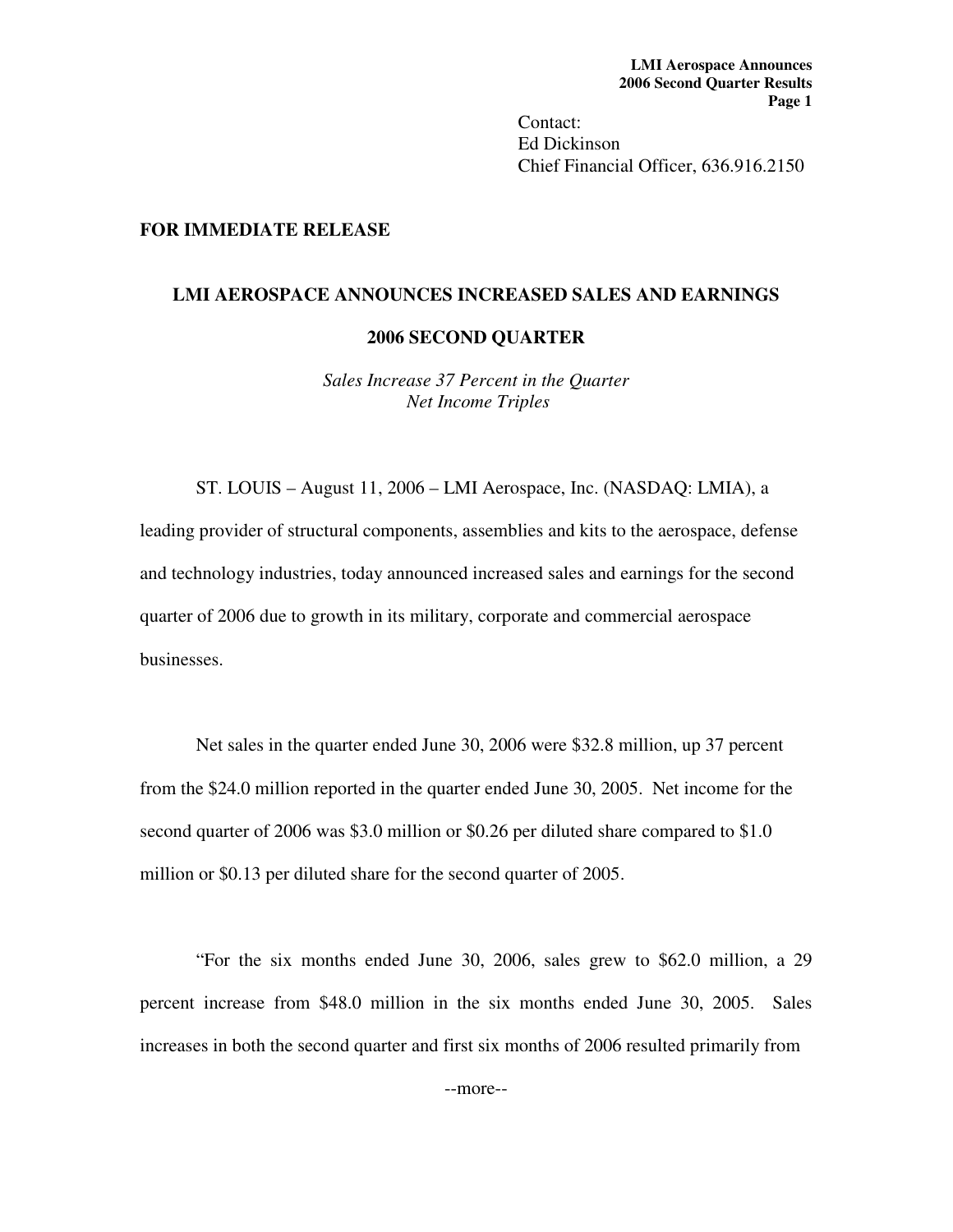organic growth in our three major market sectors. Production rate increases for certain Gulfstream and Boeing model aircraft, as well as the ramp up in production of cabin subassemblies and structural components for the Sikorsky Blackhawk helicopter accounted for most of the increase in sales. Total booked backlog at June 30, 2006 was \$109 million, up from \$99 million at June 30, 2005," said Ronald Saks, President and Chief Executive Officer of LMI Aerospace.

 Gross profit for the second quarter of 2006 was \$8.8 million or 27.0 percent of sales, an increase from \$5.6 million or 23.4 percent of sales in the second quarter of 2005. Higher sales volume and greater efficiencies provided by the continued use of lean manufacturing techniques accounted for this improved result, which was offset in part from start-up costs related to new assemblies for the Sikorsky Blackhawk helicopter of approximately \$550,000 in the quarter, and by start-up costs of our Mexicali division of approximately \$250,000 in the quarter.

 Selling, general and administrative expenses were \$4.2 million, or 12.7 percent of sales in the second quarter of 2006, compared to \$3.5 million or 14.5 percent of sales in the second quarter of 2005. This increase resulted from the incurrence of higher professional fees and increased salary and wage costs, primarily due to additional staffing needs.

--more--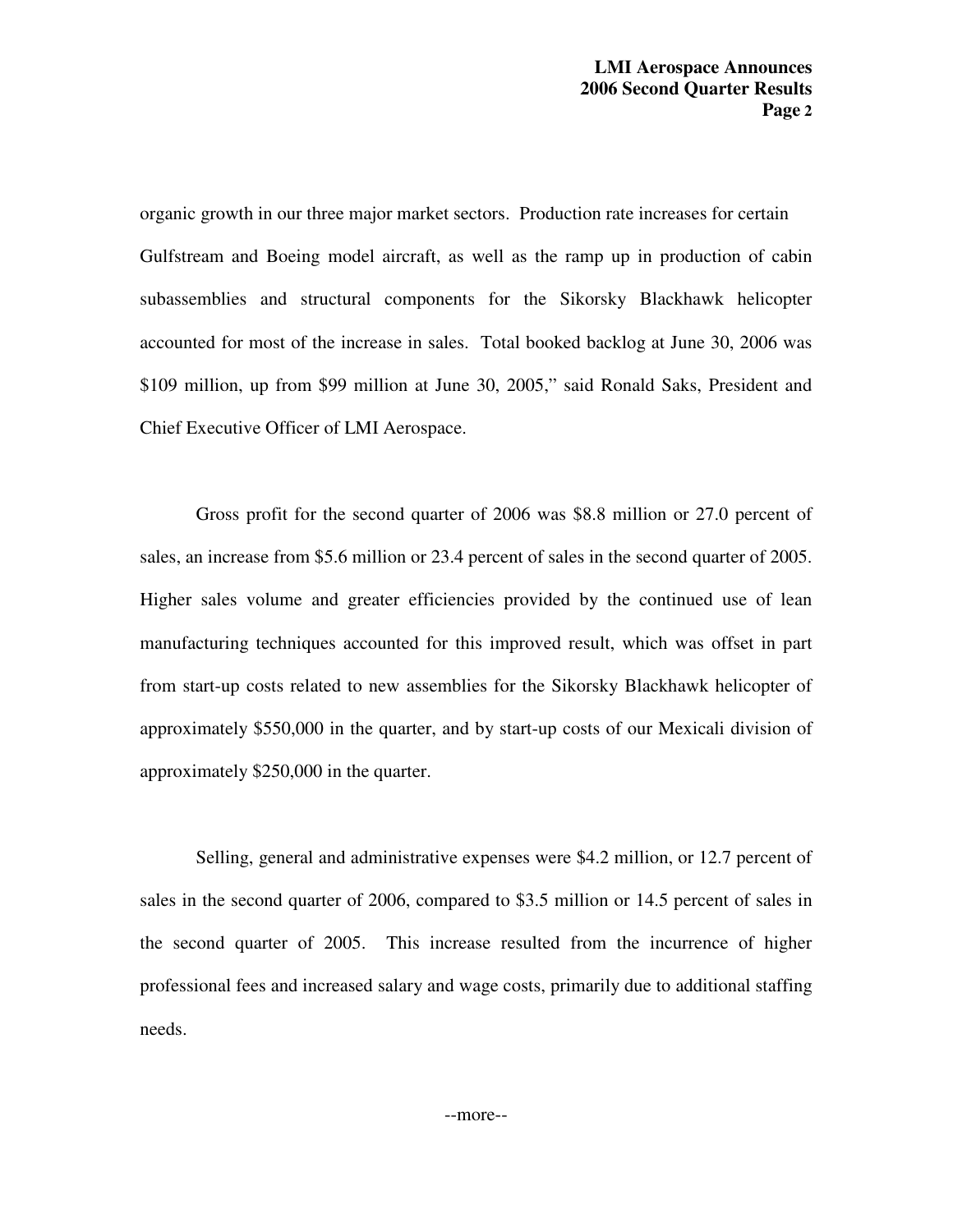The company's strengthened balance sheet continues to support planned growth. LMI completed a public offering of common shares in March 2006, from which the company received net proceeds of approximately \$39.4 million. Cash, cash equivalents and short-term investments at June 30, 2006 were \$23.3 million versus \$35,000 at December 31, 2005. Long-term debt and capital lease obligations at June 30, 2006 were \$2.4 million, compared to \$14.4 million at December 31, 2005. Net interest income for the second quarter of 2006 was \$77,000 compared to net interest expense of \$422,000 in the 2005 period.

 "Continued growth in production rates in our commercial and corporate aircraft markets and new military rotorcraft programs have given us better visibility of future demand for our products," said Saks. "As we progress through 2006 and 2007, we expect added customer demand from the commercial aircraft market sector due to production rate increases which place more pressure on our OEM and Tier 1 customers to outsource additional components and assemblies for us to manufacture. We currently estimate fullyear 2006 sales in a range of \$133 million to \$138 million, a slightly narrower range than announced last quarter. We project our 2006 gross margin at 27 to 29 percent and selling, general and administrative expenses of \$17.0 million to \$17.5 million. In addition, we now project 2006 interest income to approximately offset interest expense and an income tax rate in the range of 36.5 percent to 37.5 percent, excluding the effect of any potential research and development credits. We are also forecasting 2007 sales of \$150 million to \$165 million, based on existing contracts with our customers, increased production rates, and newly awarded business," Saks added.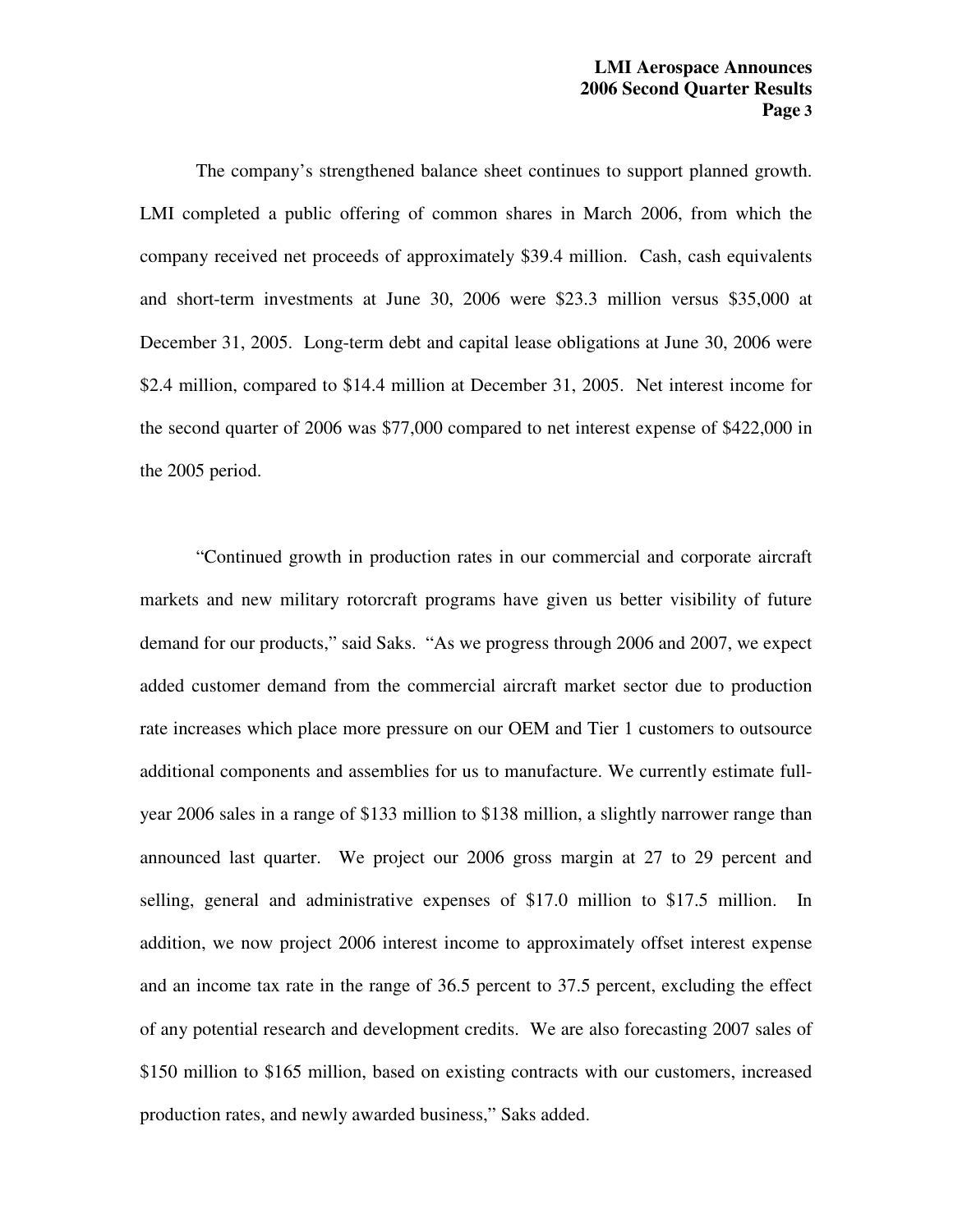"Our strategy in the next eighteen months is designed to successfully manage increasing capacity demands to support our projected revenue growth, with particular emphasis on improved customer service and quality performance. To address the capacity issues we expect to make capital expenditures of approximately \$7 million in both 2006 and 2007, continue to grow our supply chain and expand the services provided by our Mexicali operation. In order to meet the continuing challenges of globalization, we intend to become more efficient by further embracing lean manufacturing technology and improving our employees' skills through our LMI Academy training center. Moreover, we currently intend to increase our investment in manufacturing facilities both within and outside the U.S. by the end of 2007."

 LMI also announced it has received advance procurement authorization to produce cabin subassemblies for the Sikorsky UH60M Model Blackhawk helicopter, as well as orders to cover tooling for this derivative. The M Model production combined with current L and S model production should result in a doubling of revenue in 2007 for these items.

--more--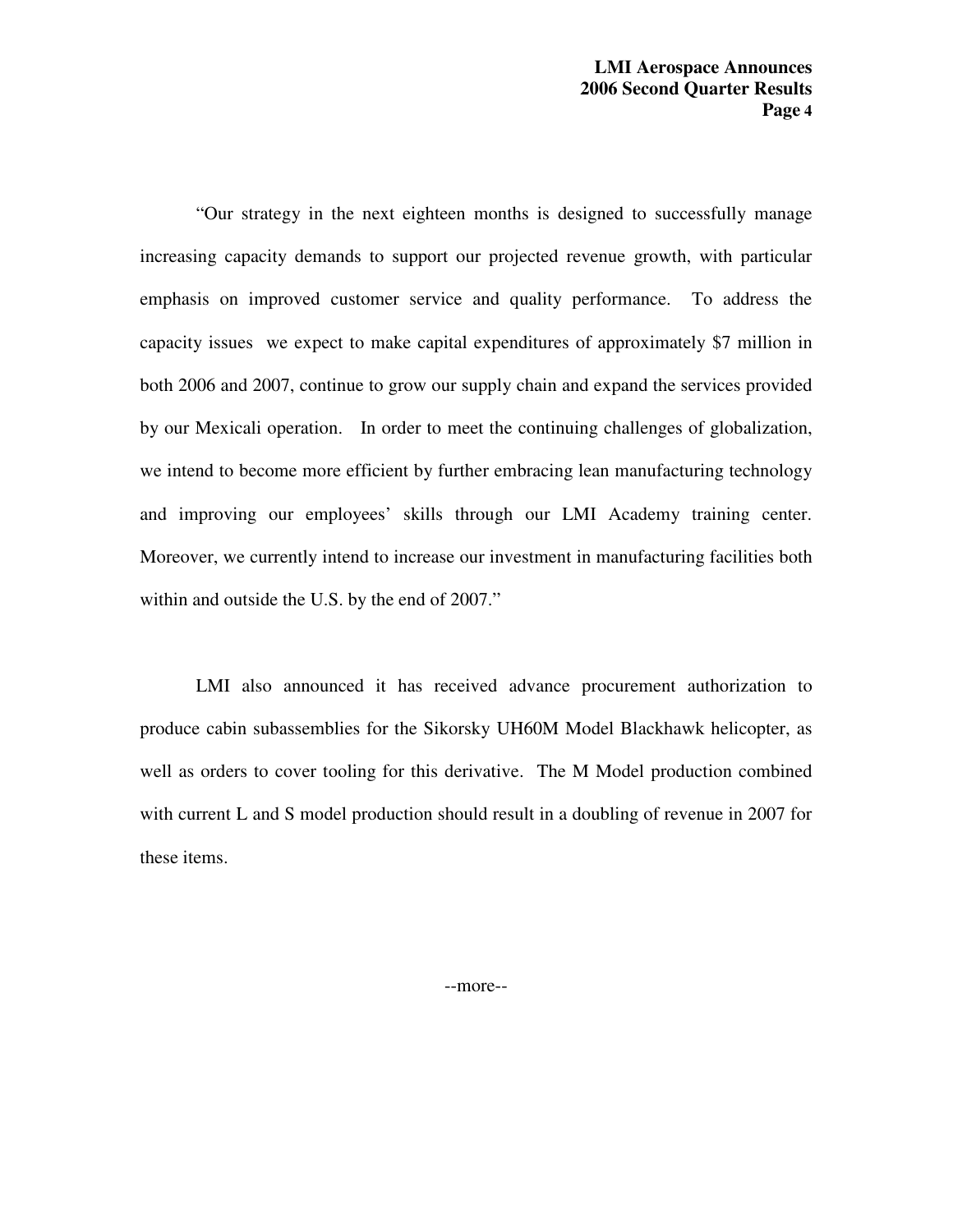LMI Aerospace, Inc., is a leading provider of structural components, assemblies and kits to the aerospace, defense and technology industries. The company fabricates, machines, finishes and integrates formed, close tolerance aluminum and specialty alloy components and sheet metal products primarily for large commercial, corporate and military aircraft. LMI Aerospace, Inc., manufactures more than 30,000 products for integration into a variety of aircraft platforms manufactured by leading original equipment manufacturers and Tier 1 aerospace suppliers.

 This news release includes forward-looking statements related to LMI Aerospace, Inc.'s outlook for 2006 and 2007, which are based on current management expectations. Such forward-looking statements are subject to various risks and uncertainties, many of which are beyond the control of LMI Aerospace, Inc. Actual results could differ materially from the forward-looking statements as a result, among other things, of the factors detailed from time to time in LMI Aerospace, Inc.'s filings with the Securities and Exchange Commission. Please refer to the Risk Factors contained in the company's Annual Report on Form 10-K for the year ended December 31, 2005 for more details.

###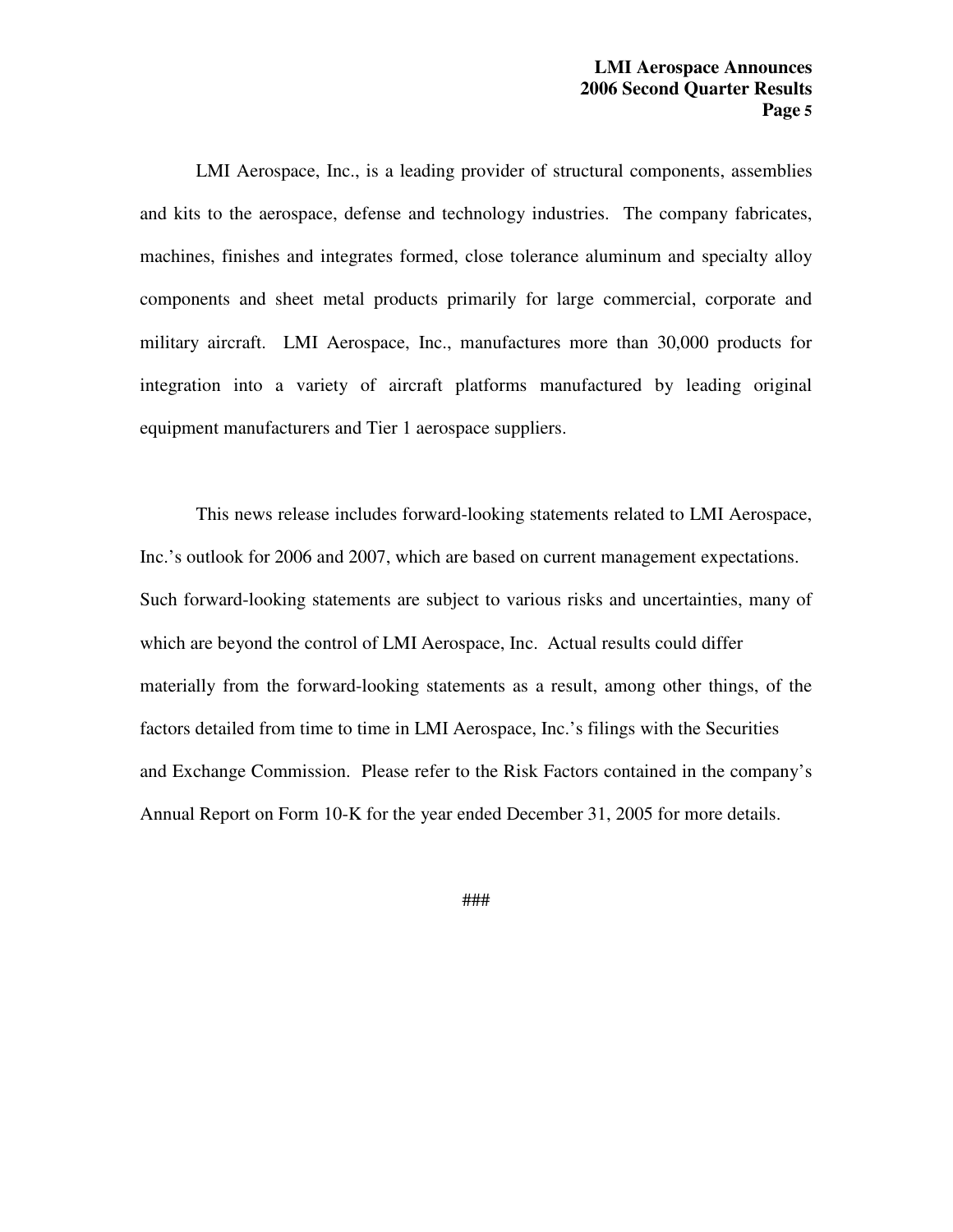## **LMI Aerospace, Inc. Condensed Consolidated Statements of Operations**

*(Amounts in thousands, except share and per share data) (Unaudited)*

|                                              |    |            | <b>Three Months Ended</b><br>June 30 |           |  |                           | <b>Six Months Ended</b><br>June 30 |                           |           |
|----------------------------------------------|----|------------|--------------------------------------|-----------|--|---------------------------|------------------------------------|---------------------------|-----------|
|                                              |    | 2006       |                                      | 2005      |  |                           | 2006                               |                           | 2005      |
| Net sales                                    | \$ | 32,768     | $\mathbb{S}$                         | 24,008    |  | $\mathbb{S}$              | 62,010 \$                          |                           | 47,981    |
| Cost of sales                                |    | 23,921     |                                      | 18,383    |  |                           | 44,842                             |                           | 37,134    |
| Gross profit                                 |    | 8,847      |                                      | 5,625     |  |                           | 17,168                             |                           | 10,847    |
| Selling, general and administrative expenses |    | 4,170      |                                      | 3,486     |  |                           | 8,371                              |                           | 6,940     |
| Income from operations                       |    | 4,677      |                                      | 2,139     |  |                           | 8,797                              |                           | 3,907     |
| Other income (expense):                      |    |            |                                      |           |  |                           |                                    |                           |           |
| Interest income (expense), net               |    | 77         |                                      | (422)     |  |                           | (350)                              |                           | (842)     |
| Other, net                                   |    | (1)        |                                      | (4)       |  |                           | $\mathbf{1}$                       |                           | (1)       |
| Income before income taxes                   |    | 4,753      |                                      | 1,713     |  |                           | 8,448                              |                           | 3,064     |
| Provision for income taxes                   |    | 1,796      |                                      | 664       |  |                           | 3,182                              |                           | 1,171     |
| Net income                                   | \$ | 2,957      | $\$\,$                               | 1,049     |  | $\boldsymbol{\mathsf{S}}$ | 5,266                              | $\boldsymbol{\mathsf{S}}$ | 1,893     |
| Amounts per common share:                    |    |            |                                      |           |  |                           |                                    |                           |           |
| Net income per common share                  | \$ | 0.27       | \$                                   | 0.13      |  | $\mathcal{S}$             | 0.54                               | $\mathcal{S}$             | 0.23      |
| Net income per common share                  |    |            |                                      |           |  |                           |                                    |                           |           |
| assuming dilution                            | \$ | 0.26       | $\boldsymbol{\$}$                    | 0.13      |  | \$                        | 0.53                               | $\sqrt[6]{3}$             | 0.23      |
| Weighted average common shares               |    |            |                                      |           |  |                           |                                    |                           |           |
| outstanding                                  |    | 11,112,507 |                                      | 8,239,942 |  |                           | 9,837,038                          |                           | 8,238,866 |
| Weighted average dilutive common shares      |    |            |                                      |           |  |                           |                                    |                           |           |
| outstanding                                  |    | 11,239,257 |                                      | 8,335,764 |  |                           | 9,961,988                          |                           | 8,345,763 |